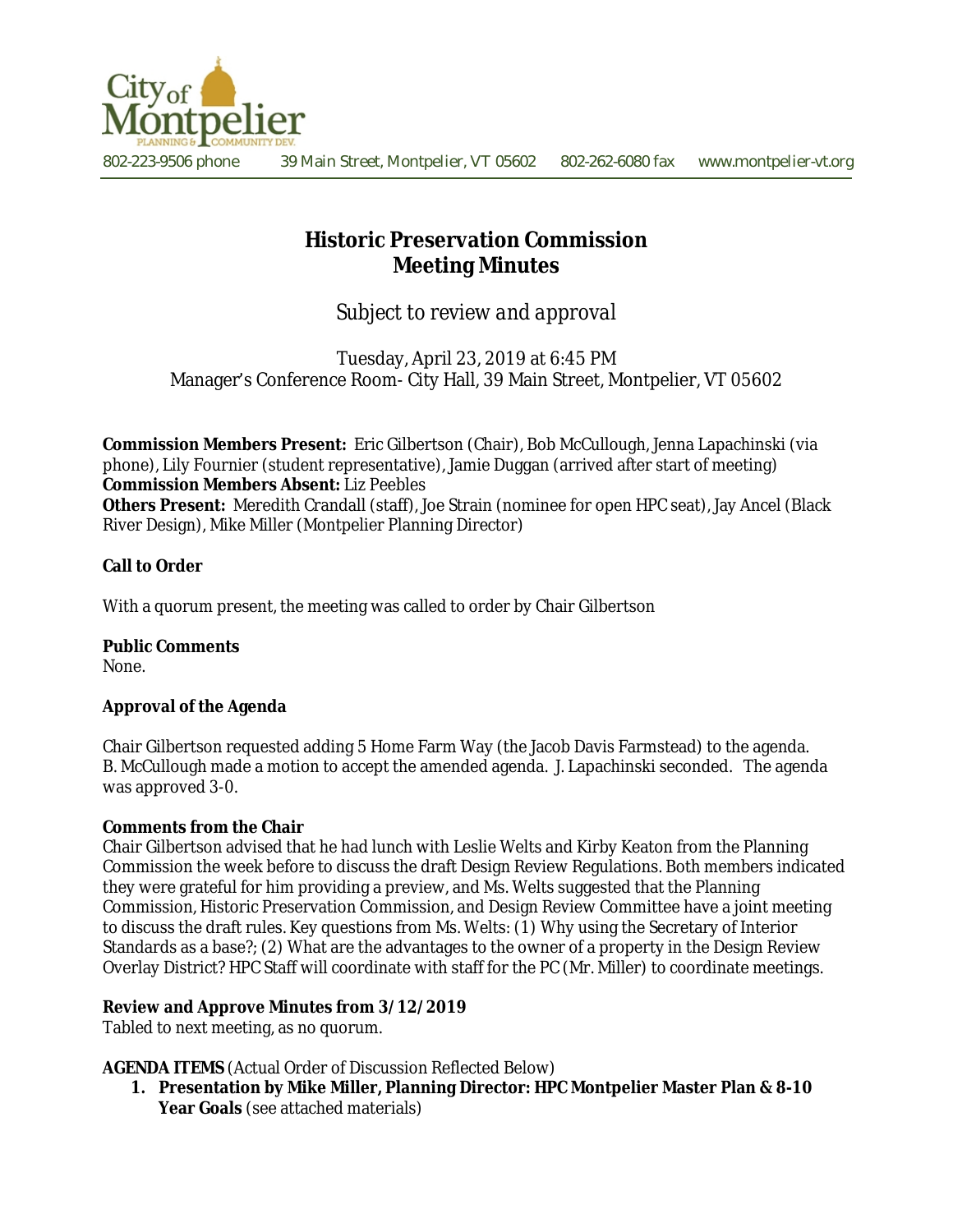- A. The Planning Commission is asking HPC to develop the City's chapter on Historic Resource Goals. Mr. Miller outlined the suggested process of developing HPC aspirations, goals, and strategies for attaining those goals, with the aim of developing a 1,500 – 2,000 word plan for the City's historic preservation goals for the next 8 to 10 years. Mr. Miller's presentation included a hypothetical set of aspirations, goals, and strategies, as well as a preliminary draft for HPC to use as a first-stage model.
- B. Commission members agreed to review the materials provided by Mr. Miller, and then discuss during the next meeting.

# **2. Alverez Block (110-112 Main St.) National Register Listing Change**

- A. Mr. Ancel summarized the history of the Alvarez Block which has been listed on the National Register of Historic Places as a "contributing" historic structure since 1978, as well as the recent renovation process by Shippee Eye Care (investment of more than \$150,000 to save the building). However, when the current owners' application for Federal Historic Tax Credits was reviewed at the National Park Service level in Washington, D.C., it was denied. The Commission agreed with Mr. Ancel that the denial wasn't in keeping with the history of the building or the purposes of the Register, and effectively delisted the property without following the appropriate procedures. There was discussion regarding the merits of appealing the determination. The Commission members present unanimously agreed to submit a letter in support of obtaining the tax credits.
- B. Members reviewed a draft letter proposed by Mr. Gilbertson, and provided suggested edits. Mr. Gilbertson will revise and coordinate with Staff to submit the letter.

#### **3. 5 Home Farm Way (Jacob Davis Farmstead)**

A. Chair Gilbertson and Vice Chair Duggan provided an overview on the history of the building, including its prior ownership by Food Works, the history of grants and loans involved in the previous attempts at renovating the building, and the proposal on the City Council's April  $24<sup>th</sup>$  agenda to declare the building a public nuisance. Both Messrs. Gilbertson and Duggan plan to attend the meeting. Chair Gilbertson emphasized his desire to ensure that the Council understands the historic nature of the building.

# **4. Proposed Changes to Federal National Register of Historic Places Regulations**

- A. Chair Gilbertson briefly summarized the proposed regulatory changes for the Commission:
	- i. Changing the owner objection process from: (a) one vote per one owner of involved land; to (b) votes based on the amount of land owned – i.e., allow veto by the private owners of "a majority of the land area" within a proposed historic district.
	- ii. Providing for a "pocket veto" of a nomination of Federal property by allowing a Federal Agency to refuse to pass a nomination request on.
- B. The Commission reviewed draft comments proposed by Chair Gilbertson, suggesting edits to examples used in the comments, as well as adding arguments from other preservation organizations.
- C. Chair Gilbertson will circulate and updated draft for comment. The Commission members present agreed (unanimously) to allow the Chair to submit the comments by April 30th, after a final version is circulated for review.

# **Other Business**

Chair Gilbertson confirmed that the next meeting will focus on long-range planning, including detailed